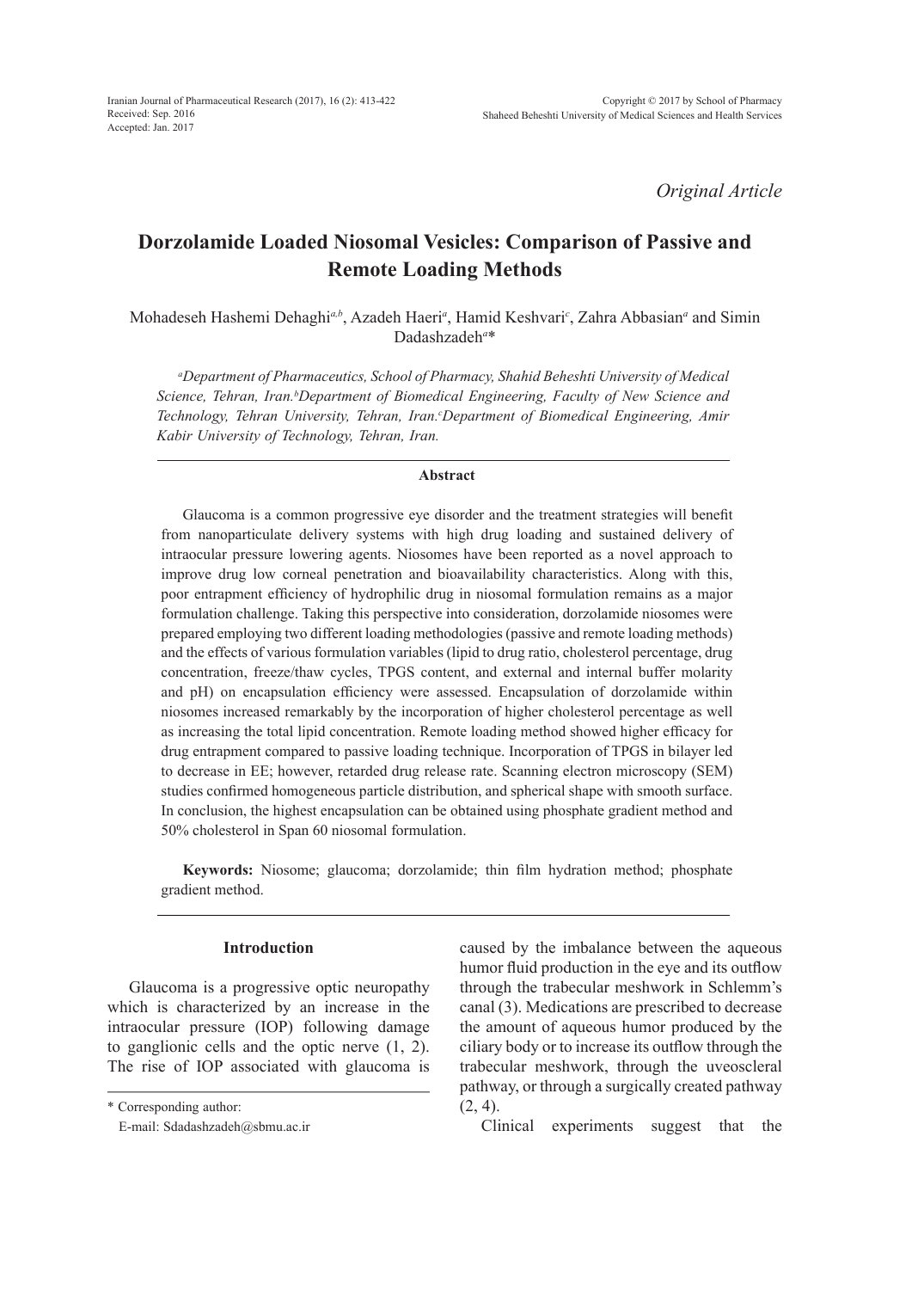conventional methods of treating glaucoma (ocular drops) are associated with poor bioavailability of the active ingredients to the ophthalmic receptors. The causes of poor ocular drug bioavailability  $(1\%)$  from conventional eye drops are high tear fluid turnover, nonproductive absorption, unstable residence in the cul-de-sac, and the relative impermeability of the drugs to corneal epithelial membrane (5, 6).

Various researches have been performed to overcome the disadvantages of conventional glaucoma treatments (6, 7). Among them, colloidal drug delivery systems including liposomes (8, 9), niosomes (10), and polymeric nanoparticles (11), can increase ocular bioavailability of administered drugs. Most of these ophthalmic delivery systems can prolong and control drug actions at the corneal surface and prevent enzymatic drug metabolism (6, 7). Moreover, the presence of surfactant and cosurfactant could enhance drug permeability  $(12-14)$ .

Niosomes and liposomes are two versatile bilayer vesicles made of non-ionic surfactants and phospholipids, respectively (15, 16). Although there is a great interest in liposomes, they have limitations such as chemical instability due to the oxidative degradation, limited shelf life, phospholipid impurity, and high cost (15). Niosomes have been investigated as an alternative to liposomes. Niosomes are defined as microscopic lamellar structures obtained during hydration of nonionic surfactants and cholesterol mixture (17, 18) and proposed as a novel carrier for ocular delivery (19, 20).

Dorzolamide HCl is a carbonic anhydrase inhibitor, which is administered for open angle glaucoma. Its dosage form is 0.2% w/v (2 mg/mL) eye drop that is administered 2-3 times daily. Tear turnover, blinking, and enzymatic degradation in tear fluid influence the drug efficiency to the extent that only a few percentages of the instilled drug become available for absorption (21, 22).

The objective of the present study was to encapsulate dorzolamide HCl in niosomal formulation for ocular delivery. In the current study, the niosomal vesicles were formulated by both thin film hydration and phosphate gradient methods. The latter was reported for encapsulation of doxorubicin in liposome by Fritze *et al.* (23). In current study, many factors that may influence drug entrapment have been examined and optimized. To the best of our knowledge, the present study is the first report on using phosphate gradient method to encapsulate drugs in niosomal vesicles and also studying the effect of d-α-tocopheryl polyethylene glycol 1000 succinate (TPGS) incorporation in niosomal formulations.

### *Materials and methods Materials*

Dorzolamide HCl was kindly donated by Sina-Darou Pharmaceutical Company, Tehran, Iran. Sorbitan monostearate (Span 60), cholesterol (99%), and d- $\alpha$ -tocopheryl polyethylene glycol 1000 succinate (TPGS) were all purchased from Sigma–Aldrich, UK. Di-ammonium hydrogen phosphate salts, chloroform, hydrochloric acid, 2-propanol, 4-(2-hydroxyethyl)-piperazine] ethanesulfonic acid (HEPES), di-sodium hydrogen phosphate heptahydrate  $(Na_2HPO_4)$ . 7H2 O), potassium dihydrogen phosphate  $(KH_2PO_4)$ , potassium chloride, and sodium chloride were all supplied by Merck, Germany. Cellulose dialysis tubing (molecular weight cutoff 12,000 Da) was purchased from BioGene, USA.

### *Niosome preparation Thin film formation*

Nonionic surfactant (Span 60) and cholesterol were accurately weighed, and dissolved in 5 mL chloroform, and the solvent was evaporated under reduced pressure using a rotary evaporator at 65 °C to form thin lipid film on the inner flask wall. Evaporation was continued for 2 h to remove residual solvent (24).

### *Drug loading process*

In order to encapsulate dorzolamide in niosomal formulations two methods of thin film hydration, as a passive loading method, and phosphate gradient, as a remote loading method, were investigated.

### *Passive loading method*

Niosomes containing dorzolamide were prepared by thin film hydration method, as described previously by Baillie *et al*. (25). After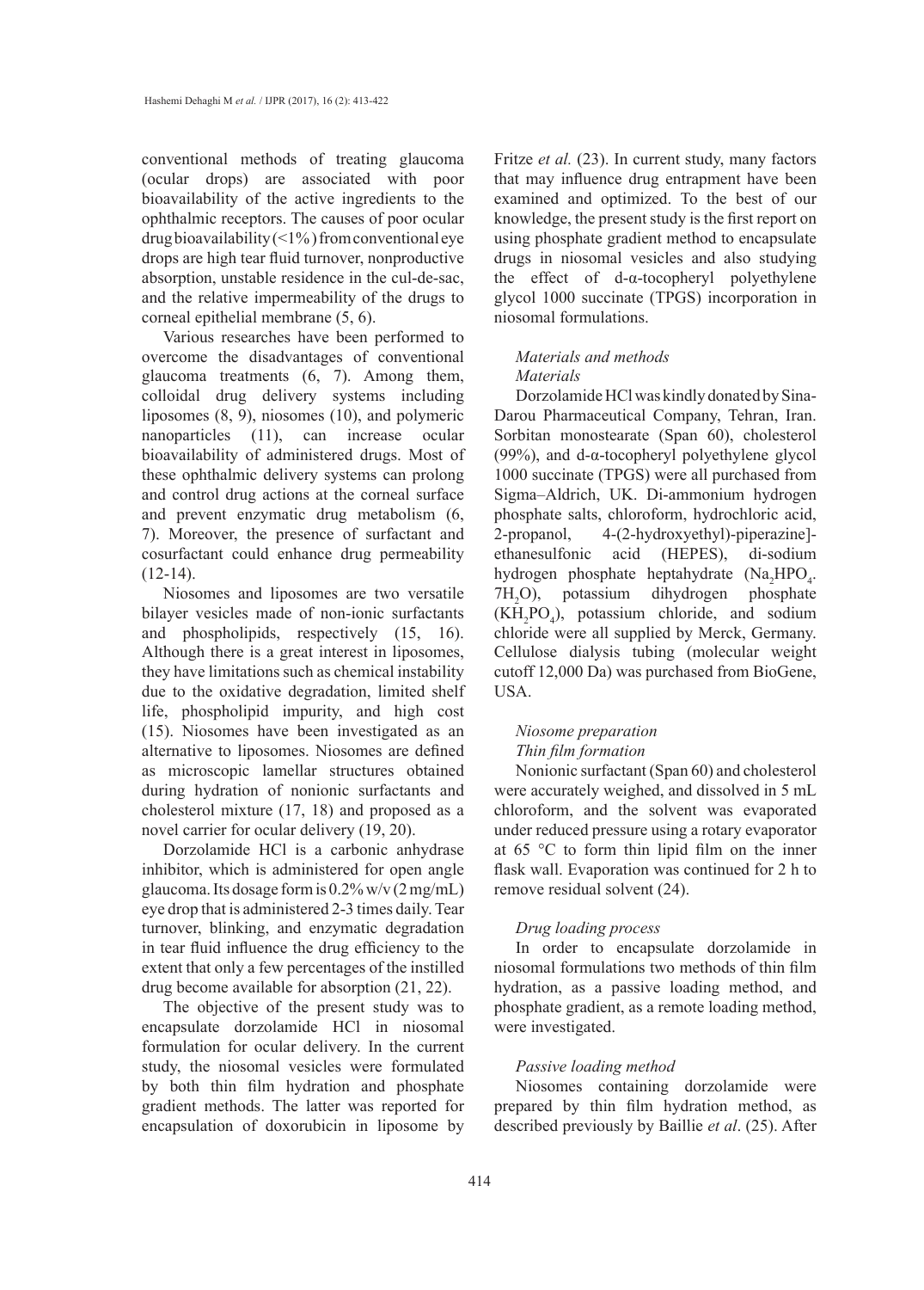thin film formation, as mentioned above, the dried film was then hydrated by desired pre-heated amount of phosphate buffer saline containing various concentration of drug at 65 °C for 1.5 h. During hydration step, niosomal suspensions were sonicated in a bath sonicator to reduce the size. Formulations were allowed to anneal and stabilize for 1 h at the room temperature and then were left to mature overnight at 4 °C.

#### *Phosphate gradient (remote) loading method*

To encapsulation of dorzolamide using phosphate gradient method (23), thin film was formed as mentioned above, and the film was then hydrated using di-ammonium hydrogen phosphate with same condition as above mentioned for the passive method. Empty niosomal suspensions were sealed in dialysis bag (MW: 12,000 Da) and immersed into an isotonic HEPES buffered saline (HBS), 140 mM NaCl, 10 mM HEPES to replace the extraniosomal buffer. The process was continued for 4 h. Subsequently and also the desired amount of dorzolamide HCl was added to the niosomal dispersion. The loading process was carried out at 60-65 °C for 1 h.

#### *Freeze/thaw process of formulations*

To study the effect of freeze/thaw cycles on EE (%), each dispersion (2 mL) was frozen for 5 min at -196 °C in liquid nitrogen bath and then thawed for 5 min at 65  $\degree$ C in a water bath, which caused the lipid bilayer to break upon cooling and reform upon heating.

#### *Niosome characterization*

The prepared niosomes were characterized regarding encapsulation efficiency (EE %), size, morphology, and in vitro drug release profile.

## *Determination of dorzolamide entrapment efficiency*

Vesicles containing dorzolamide were separated from unencapsulated drug by dialysis bag. Niosomal suspensions were placed in the dialysis bag which was then placed in beaker containing phosphate-buffered saline (PBS, pH 7.4) with volume more than 100 times greater than inner bag volume with constant stirring for 1 h in 4 °C. For vesicle digestion, 2-propanol was added, and then the suspensions were sonicated in a bath sonicator for 10 min. The solutions were measured spectrophotometrically at 254 nm and dorzolamide concentration was determined.

The EE was calculated as follow:

EE  $(\% )$  = (amount of dorzolamide encapsulated)/(total amount of dorzolamide)

#### *In-vitro release profile*

The in vitro release of dorzolamide HCl from niosomal formulation was determined by membrane diffusion method (24, 26). In brief, the presoaked dialysis bag containing 0.5 mL of the niosomal formulations was suspended in the beaker containing 20 mL of PBS (pH 7.4) and stirred (200 rpm) at  $37 \pm 0.5$  °C. At predetermined time points, desired amount of the sample was withdrawn from the beaker and analyzed by UV spectrophotometer.

#### *Size and morphology characterization*

The morphology, size, and size distribution of niosomal vesicles were analyzed by field emission scanning electron microscopy (SEM, model S4160, Hitachi) and dynamic light scattering after appropriate dilution.

### *Statistical Analysis*

The results were analyzed by one-way analysis of variance (ANOVA) followed by Tukey's pairwise test at 5% significance level. P values< 0.05 were considered significant.

#### **Results and Discussion**

### *Thin film hydration (passive) method*

Thin film hydration is the most simple, repeatable, and extensively studied method to prepare multilayer vesicles (MLV). To optimize the niosomal formulations with regard to size, two formulations were prepared at the rotary evaporator rotational speed of either 60 rpm or 150 rpm and the vesicular size was examined by dynamic light scattering (Figure 1). As shown in Figure 1 by increasing the rotational speed from 60 to 150 rpm, the average particle sizes decreased from 800 to 150 nm. Furthermore, different periods of hydration time (0.5, 1, 1.5, and 2 h) were investigated to improve EE. EE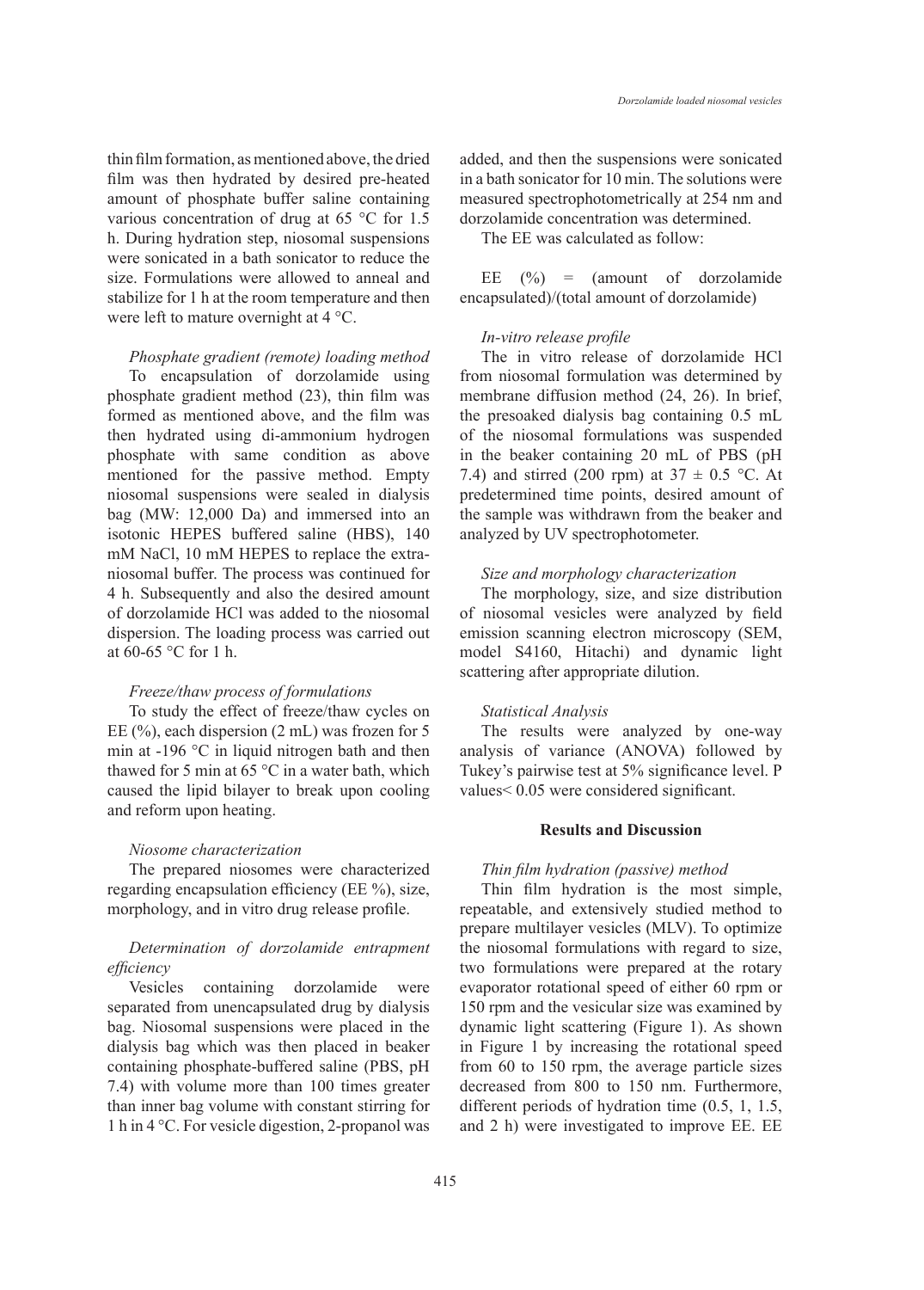| Formula        | L/D | Span/cholesterol | Drug Concentration (mg/mL) | EE $(\% )$     |
|----------------|-----|------------------|----------------------------|----------------|
| F1             | 10  | 70/30            | 0.5                        | $1.8 \pm 0.3$  |
| F <sub>2</sub> | 20  | 70/30            | 0.5                        | $5.6 \pm 0.6$  |
| F <sub>3</sub> | 30  | 70/30            | 0.5                        | $23.5 \pm 0.5$ |
| F <sub>5</sub> | 40  | 70/30            | 0.5                        | $24.5 \pm 0.7$ |
| F6             | 30  | 80/20            | 0.5                        | $18.1 \pm 0.8$ |
| F7             | 30  | 60/40            | 0.5                        | $27.5 \pm 0.5$ |
| F8             | 30  | 50/50            | 0.5                        | $24.3 \pm 0.7$ |
| F9             | 30  | 60/40            | $\mathbf{I}$               | $20.2 \pm 0.9$ |
| F10            | 30  | 60/40            | 2.5                        | $7.7 \pm 2.0$  |

**Table 1.** Influence of formulation variables on EE (%) of niosomes prepared by thin-film hydration method ( $n = 3$ , mean  $\pm$  SD).

remained unchanged regardless of hydration time (data not shown).

The influence of some important variables including lipid to drug ratio (L/D), cholesterol percentage, drug concentration in hydration medium, the number of freeze/thaw cycles, and TPGS content on EE (%) of dorzolamide HCl in niosomal formulation was investigated.

### *Effect of lipid to drug ratio (L/D)*

To investigate the influence of lipid to drug ratio on EE (%), different L/D ratios (10, 20, 30, and 40) were examined. As shown in Table 1, dorzolamide entrapment efficiency increased from  $1.8 \pm 0.3$  to  $23.5 \pm 0.5$ %, by increasing L/D from 10 to 30 ( $P < 0.001$ ), however, by increasing L/D from 30 to 40, EE did not significantly increase. Similar results were obtained by Dadashzadeh and her coworkers, reported an increase in the EE of hydrophilic and hydrophobic drugs with increasing total lipid concentration (27-30). Although increasing the total lipid level causes increase in the EE of drug molecules, in some cases, it leads to increase in system viscosity which is not desirable. Further increase of lipid/drug molar ratio was not investigated because the amount of lipid and surfactant that could be administered for a given drug dose is limited. High lipid and surfactant doses may raise concerns of toxicity, reduce the economic feasibility of pharmaceutical scale production, and worsen the physical characteristics of the dosage form.

## *Effect of Span to cholesterol ratio*

In order to find the role of cholesterol content on EE, various ratios of Span 60 to cholesterol were examined (Table 1, F3, F6, F7, and F8). When cholesterol molar ratio increased from 10% to 40%, the EE (%) significantly increased



Figure 1. The effect of rotational speed on nanoparticles size, A) 150 rpm and B) 60 rpm.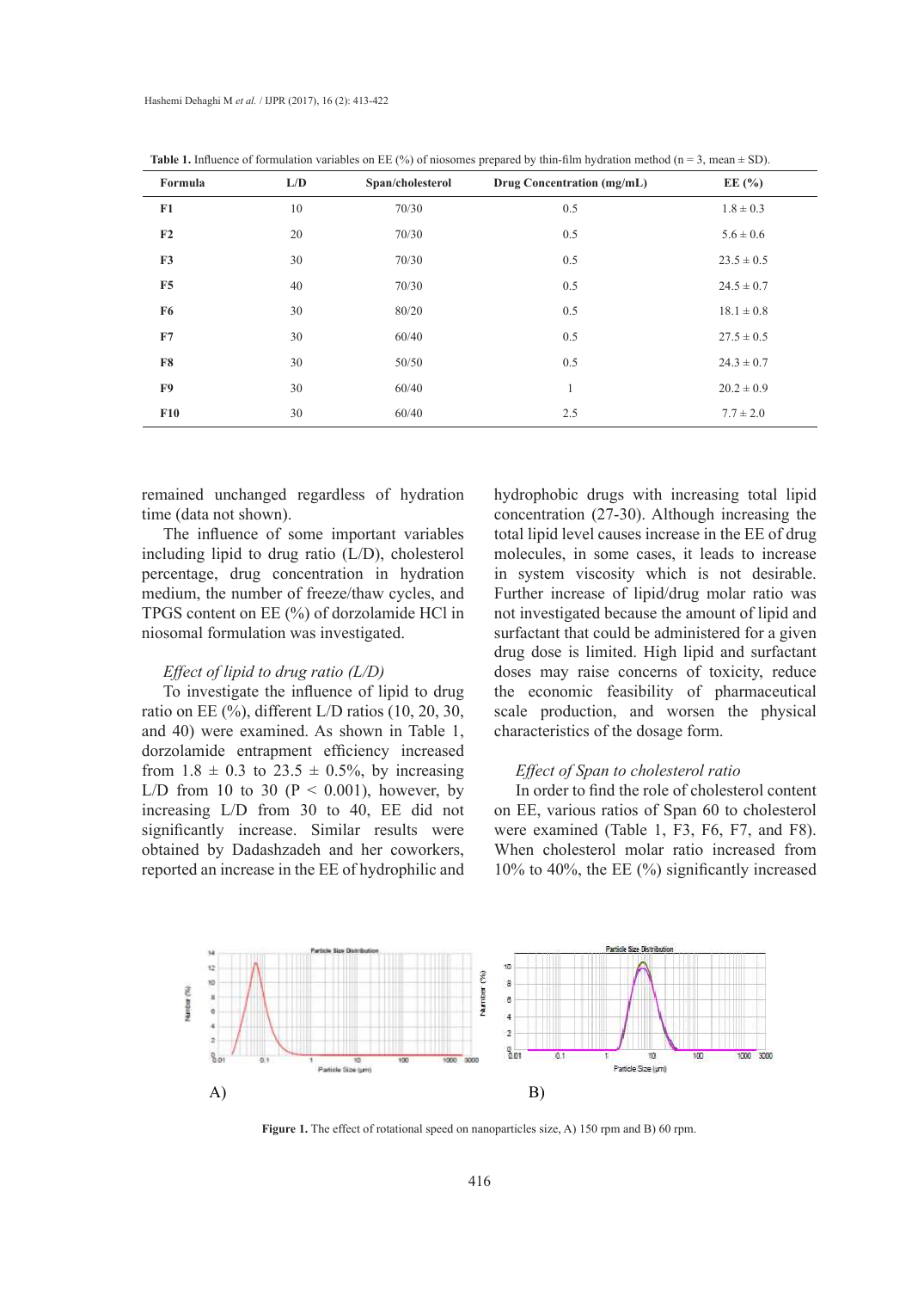| Formula         | L/D | Span/cholesterol | <b>Drug Concentration</b><br>(mg/mL) | Number of freeze-thaw<br>cycles | EE $(\% )$     |
|-----------------|-----|------------------|--------------------------------------|---------------------------------|----------------|
| F <sub>3</sub>  | 30  | 70/30            | 0.5                                  | $\mathbf{0}$                    | $23.5 \pm 0.5$ |
| <b>F11</b>      | 30  | 70/30            | 0.5                                  |                                 | $28.3 \pm 1.5$ |
| F12             | 30  | 70/30            | 0.5                                  | $\overline{c}$                  | $28.3 \pm 0.8$ |
| F13             | 30  | 70/30            | 0.5                                  | 3                               | $16.4 \pm 0.6$ |
| F <sub>14</sub> | 30  | 70/30            | 0.5                                  | 4                               | $13.0 \pm 0.7$ |

**Table 2.** Influence of freeze thaw cycles on EE (%) of niosomes prepared by thin-film hydration method (n = 3, mean  $\pm$  SD).

from  $18.1 \pm 0.8$  to  $27.5 \pm 0.5$  (P < 0.001). Similar results were obtained for encapsulation of anthracyclines into liposomes (31). Increase in the cholesterol content of the bilayer resulted in increase of the bilayer rigidity, higher stability, and reduced permeability of the system (32), and hence increased drug retention into the niosomal vesicles. However, when amounts of cholesterol increased further from 40 to 50% molar ratio, the opposite result was observed (Table 1). This could be due to the fact that the cholesterol amounts in a certain level start distorting the bilayer structure leading to loss of entrapped drug (33). Therefore, at this step, 40% cholesterol was chosen as the optimum content.

### *Effect of drug concentration*

We hypothesized that the saturation and the hydration media with drug can push the drug to be encapsulated within the vesicular system as previously reported by EL-Samaligy *et al.*  (34) and Mokhtar *et al.* (35). To determine the influence of drug concentration on EE (%), various dorzolamide concentrations (0.5, 1, 2.5 mg/mL) were studied (Table 1). It was observed that by increase in the drug concentration from 0.5 to 2.5 mg/mL, the drug EE  $(\%)$  decreased from  $27.5 \pm 0.5$  to  $7.7 \pm 2.0\%$  (P  $\leq 0.001$ ).

### *Effect of freeze/thaw cycles*

To study the effect of freeze/thaw cycles on EE (%), after niosomal vesicles formation by thin film hydration method, each dispersion (2 mL) was frozen for 5 min at -196 °C in liquid nitrogen bath and then thawed for 5 min at 65 °C in a water bath, which caused the lipid bilayer to break upon cooling and reform upon heating. The cycle was repeated 1 to 4 times (Table 2).

This study was performed on the formulations containing 30% cholesterol, because the increase in cholesterol percentage could lead to increase in the rigidity of the bilayer and as a result led to disrupting the bilayer during freeze-thaw procedure. As shown in Table 2, the EE (%) of the niosomal formulation increased from  $23.5 \pm$ 0.5 to  $28.3 \pm 1.5\%$  during freeze-thaw process. In second freeze-thaw cycle, the EE (%) was not changed. But, after the third freeze-thaw cycle, the EE (%) was significantly decreased ( $P < 0.001$ ). Zhao and Lu reported increase in the EE (%) of the encapsulated drug during freeze-thaw cycles (36). Similar result was reported by Buchanan et al suggesting that, during disruption and fusion occurred in freeze-thaw procedure, the EE (%) of the NF-κB decoy oligonucleotides increased (37). In this study marginal improvement in EE was observed.

#### *Effect of TPGS content*

Vitamin E TPGS is a surfactant that has been used as a drug solubilizer, emulsifier, absorption enhancer, and as a vehicle for drug-delivery (38). Using TPGS as a coating material on the liposomal vehicle was studied to enhance cellular uptake and target drug delivery. This surfactant, with high HLB value related to large head group, was suggested to be a good vehicle for encapsulation of hydrophilic drugs like dorzolamide HCl, and using TPGS as a part of niosomal vesicles was reported in this study for the first time.

By incorporation of 10% TPGS content in niosomal formulations (F15), the EE (%) of dorzolamide non-significantly decreased from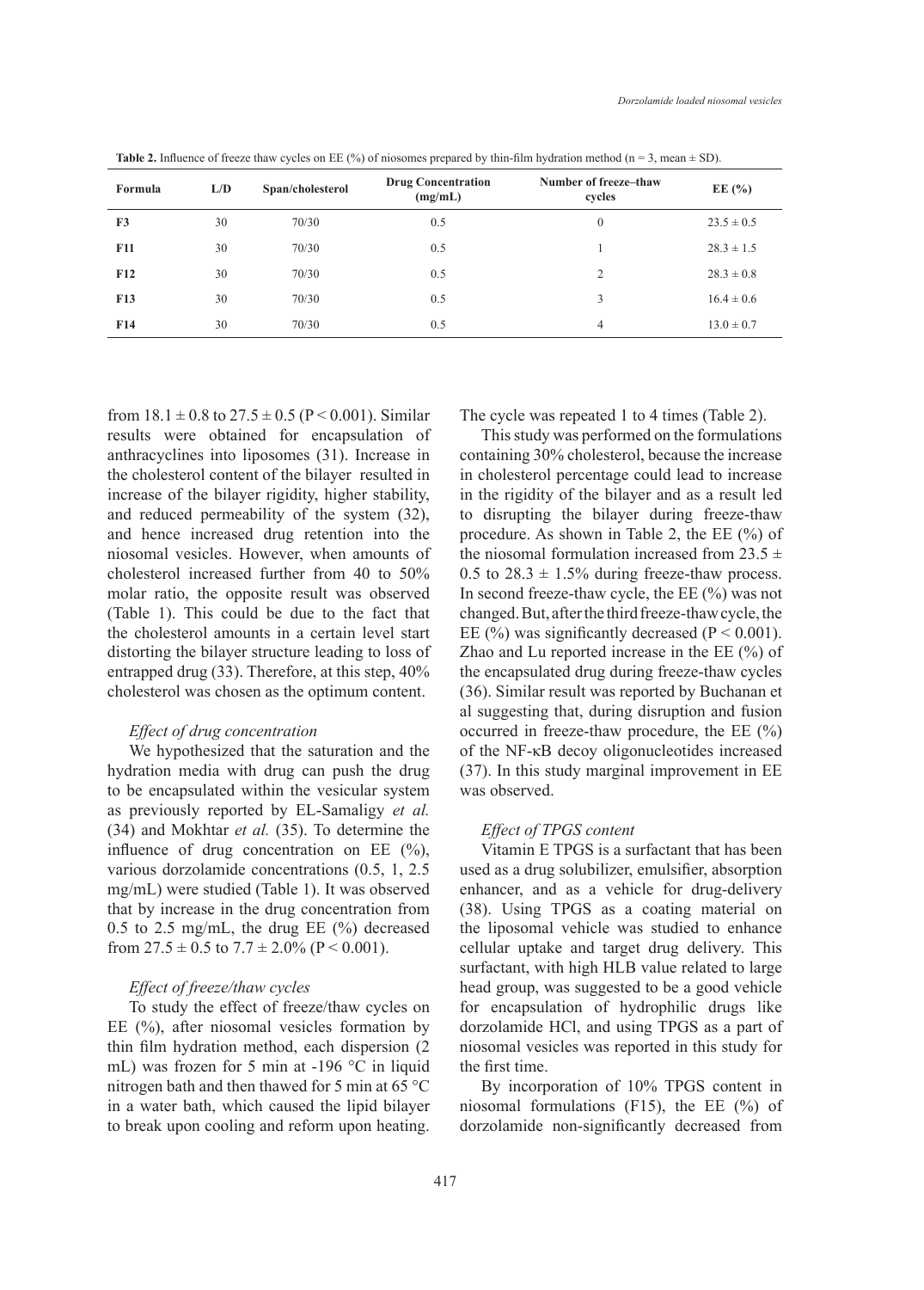| Formula         | di-Ammonium<br>hydrogen<br>phosphate's<br>molarity(mM) | di-Ammonium<br>hydrogen<br>phosphate's pH | pH of<br><b>Hepes-Saline</b> | L/D | Span/<br>cholesterol | Drug<br>concentration<br>(mg/mL) | EE $(\% )$     |
|-----------------|--------------------------------------------------------|-------------------------------------------|------------------------------|-----|----------------------|----------------------------------|----------------|
| <b>F16</b>      | 200                                                    | 6.5                                       | 7.8                          | 10  | 60/40                | 0.5                              | $32.1 \pm 1.3$ |
| F17             | 250                                                    | 6.5                                       | 7.8                          | 10  | 60/40                | 0.5                              | $NF*$          |
| <b>F18</b>      | 300                                                    | 6.5                                       | 7.8                          | 10  | 60/40                | 0.5                              | $NF*$          |
| F <sub>19</sub> | 200                                                    | 5.5                                       | 7.8                          | 10  | 60/40                | 0.5                              | $NF*$          |
| F20             | 200                                                    | 6                                         | 7.8                          | 10  | 60/40                | 0.5                              | $NF*$          |
| F21             | 200                                                    | 6.5                                       | 7.3                          | 10  | 60/40                | 0.5                              | $31.2 \pm 1.0$ |
| F22             | 200                                                    | 6.5                                       | 8.3                          | 10  | 60/40                | 0.5                              | $31.6 \pm 1.6$ |
| F23             | 200                                                    | 6.5                                       | 7.8                          | 15  | 60/40                | 0.5                              | $36.0 \pm 0.6$ |
| F24             | 200                                                    | 6.5                                       | 7.8                          | 20  | 60/40                | 0.5                              | $NF^*$         |
| F25             | 200                                                    | 6.5                                       | 7.8                          | 15  | 50/50                | 0.5                              | $39.6 \pm 0.4$ |
| F26             | 200                                                    | 6.5                                       | 7.8                          | 15  | 60/40                | 2                                | $47.7 \pm 1.3$ |

**Table 3.** Influence of formulation variables on EE (%) of niosomes prepared by remote loading method ( $n = 3$ , mean  $\pm$  SD).

\*Vesicles were not formed.

#### $27.5 \pm 0.5$  to  $26.5 \pm 1.7\%$ .

#### *Phosphate gradient (remote) method*

According to the previous section, the maximum EE (%) achieved by thin film hydration method was ~28%. Although thinfilm hydration is a simple, repeatable, and most studied technique, one of the disadvantages of this method is its relatively poor EE (5-15%) for hydrophilic drugs, like dorzolamide HCl. In other studies, brimonidine tartrate and acetazolamide as anti-glaucoma drugs were encapsulated in niosomal vesicle by thin film hydration method, and the maximum EE was reported to be 32.27% and 32.21%, respectively (39, 40).

Compared with passive loading, pH gradient method possesses the advantage of high EE and high drug loading rate (31). One of the commercial liposomal formulation that encapsulated by pH gradient was Myocet™ (liposomal doxorubicin) with EE above 95% (31).

Niosomal preparation by using remote loading (i.e. pH gradient method) may have higher EE than passive loading (i.e. thin film hydration method). As a similar result, urea gel was encapsulated in niosomes by using both thin film hydration and pH gradient methods, maximum EE(%) values were  $13.4 \pm 1.2\%$  and  $52.9 \pm 2.3\%$ , respectively (41). The phosphate gradient method was first introduced by Fritze et al. for encapsulating doxorubicin HCl in liposomal vesicles and was reported to be more efficient than pH gradient method (23). In the present study, dorzolamide HCl was encapsulated in niosomal vesicles by using phosphate gradient method.

To optimize niosomal formulation prepared by phosphate gradient method, some important factors were evaluated including intravesicular phosphate concentration, interior and exterior pH values, L/D, Span 60 to cholesterol ratio, drug concentration, and TPGS (%) content.

### *Effect of intravesicular phosphate concentration*

For studying the effect of intravesicular phosphate concentration, di-ammonium hydrogen phosphate with different concentrations of 200, 250, and 300 mM (pH 6.5) was used as hydration medium (F16, F17, and F18, Table 3). We expected that as the molarity of diammonium hydrogen phosphate increased, the EE (%) of dorzolamide HCl increased, but as shown in Table 3, in 250 and 300 mM, no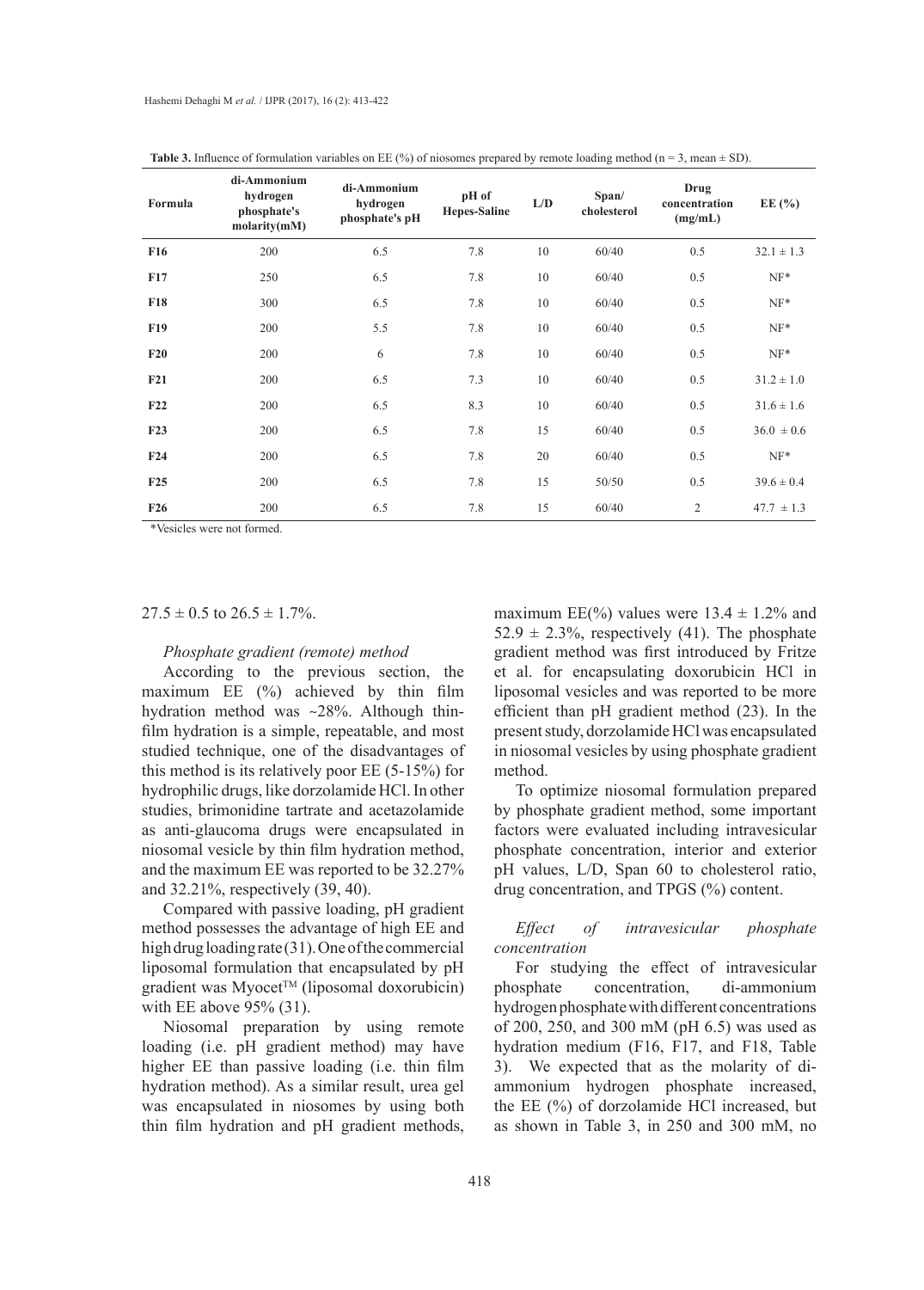vesicle was formed.

#### *Effect of different interior pH values*

To investigate the effect of the interior pH, 200 mM di-ammonium hydrogen phosphate with different pH values (5.5, 6, and 6.5) was used as an interior buffer during hydration process (F16, F19, and F20, Table 3). We expected that by increasing the pH gradient, the EE (%) of dorzolamide HCl would improve, but as shown in Table 3 in pH values of 5.5 and 6, stable vesicle was not formed.

#### *Effect of different exterior pH values*

The effect of exterior pH values on the drug EE (%) was investigated by using HEPES buffer saline with different pH values as external buffer (F16, F21, and F22). But as data shown in Table 3, changing external pH did not have significant effect on EE  $(\%)(P > 0.05)$ .

### *Effect of L/D*

To investigate the effect of lipid to drug ratio on remote loading method, formulations with  $L/D = 10$ , 15, and 20 were prepared. By increasing lipid to drug ratio from 10 to 15, EE (%) increased from 32 to 36 (F16 vs. F23)  $(P = 0.029)$ . In  $L/D = 20$ , stable vesicle was not formed. The effect of lipid to drug ratio on concentration of vesicles was discussed previously (Section 3.1.1) for passive loading and similar results were observed for remote loading. In remote loading with L/D of 15 which was half of the used L/D in passive loading, we achieved higher EE.

### *Effect of Span 60 to cholesterol ratio*

Similar to passive loading, to investigate the effect of Span 60 to cholesterol ratio on achieved EE (%) in remote loading method, formulations with Span/cholesterol of 60/40 and 50/50 were prepared and characterized. When cholesterol molar ratio increased from 40% to 50%, the EE significantly improved from  $36.0 \pm 0.6\%$  to 39.6  $\pm$  0.4% as shown in Table 3.

### *Effect of drug concentration*

As shown in Table 3, by increasing drug concentration from 0.5 to 2 mg/mL, (F25 and F26), the EE (%) of dorzolamide increased from 36 to 48 ( $P < 0.001$ ). This was in contrary with the observed results in thin film hydration method (Section 3.1.3).

### *Effect of TPGS content*

Similar to thin film hydration method incorporation of 10% TPGS to bilayer composition resulted in significant decrease in EE ( $P < 0.001$ ). As the TPGS content increased from 0 to 10%, EE (%) significantly decreased from  $47.7 \pm 1.4\%$  to  $19.8 \pm 0.9\%$ .

#### *In-vitro release*

Besides efficient loading, the drug release rate is also a critical factor for a drug delivery system. Controlling release of the drug from vesicles is really important, because prolonging drug retention on the eye surface could lead to increase drug bioavailability and therapeutic effect. The effect of TPGS content on drug release was studied. Moreover, *in-v*itro drug release from the niosomal formulation prepared by thin film hydration and phosphate gradient methods was examined. As shown in Figure 2, by incorporating 10% TPGS in niosomal formulations, the rates of drug release decreased significantly. After 8 hour the amounts of drug release from formulation without TPGS was  $90.3 \pm 7.6\%$ , however incorporating 10% TPGS decreased amount of drug release to  $74.7 \pm 4.6\%$ . It is assumed that the TPGS surfactant acts as a steric stabilizer at the niosomal bilayer.

Drug release from the formulation prepared by phosphate gradient method was slower than the one prepared by thin film hydration method (Figure 2). In niosomal formulation prepared by thin film hydration, after 1 hour  $14.8 \pm$ 3.6% of drug released from formulation, while in phosphate gradient method, the amounts of released drug after 1 hour was  $5.7 \pm 6.4\%$ . As data shown, after 8 hours the amounts of drug released from thin film hydration method and phosphate gradient method were  $90.3 \pm 7.6$ and  $49.4 \pm 5.4\%$ , respectively. Two synergistic effects may play roles in loading of dorzolamide by means of the salt gradient, both of which could result in the fact that drug molecules pass the lipid membrane slower. On the one hand, loading is driven by protonation and charging of drug within the niosomes; on the other hand,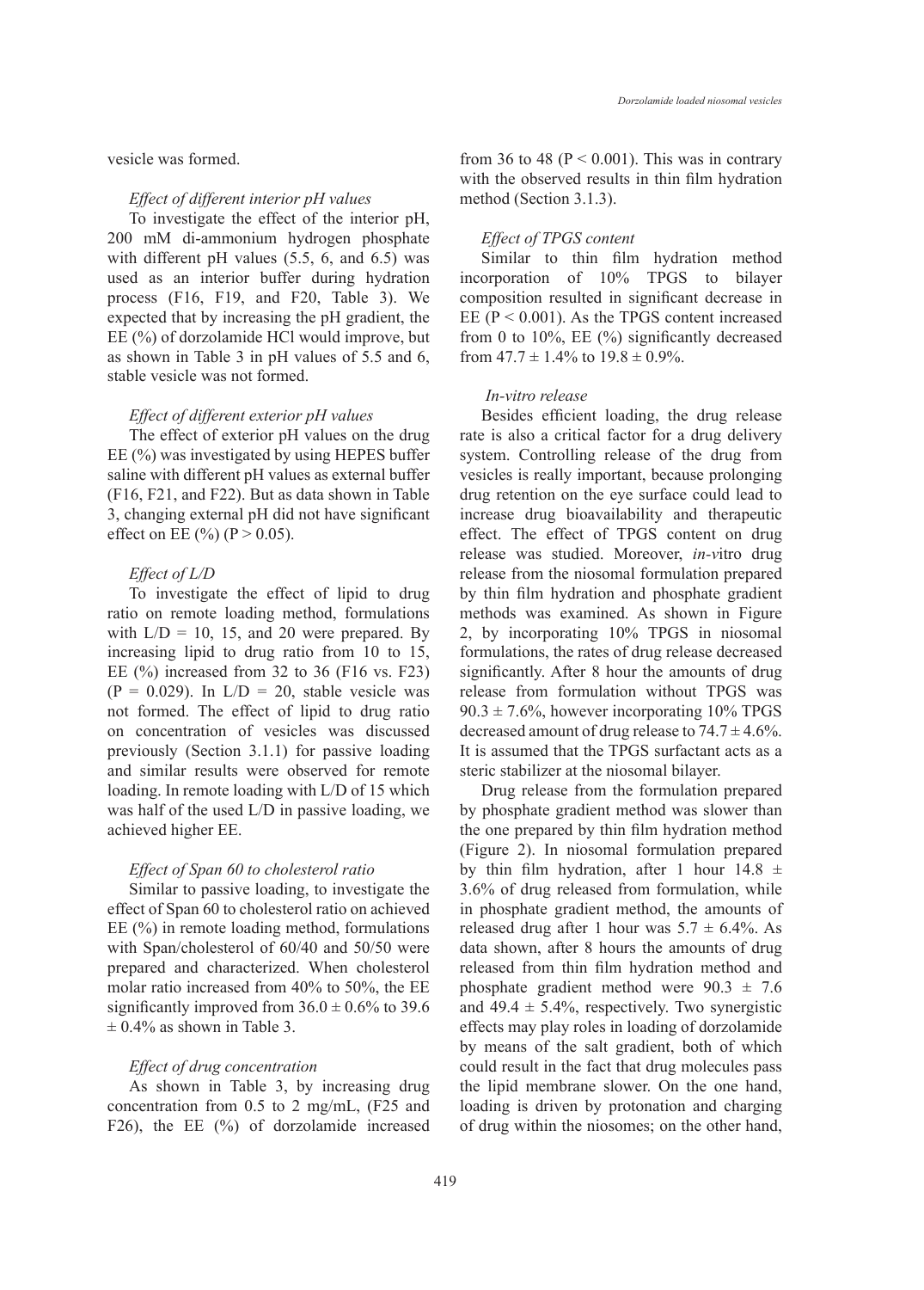

**Figure 2.** Effect of TPGS content and niosomal preparation method on the in vitro release of dorzolamide from vesicles. F7: formulation prepared by passive loading method; F15: formulation containing 10% TPGS prepared by passive loading method; F23: formulation prepared by remote loading method. version prepared by passive loading method; F15:  $F_1$  5:  $F_2$  for  $F_3$  prepared by  $F_4$ 

it is driven by precipitation of dorzolamide in the hydrophilic interior of the vesicle when the drug concentration exceeds its solubility. These explanations were also reported for drug entrapped liposomes prepared by remote loading methods (23, 31).

### *Scanning electron microscope (SEM) characterization*

The surface morphology of the niosomes composed of Span 60 and cholesterol in 60: 40 molar ratio prepared by transmembrane phosphate gradient method was shown in Figure 3. The prepared nanoparticles were spherical in shape and uniform in size. Particle size ranged from 150 to 300 nm.

#### **Conclusion**

In the present study, the effect of variable parameters on EE of dorzolamide HCl in passive loading (thin film hydration method) and remote loading (phosphate gradient method) was investigated for the first time. In thin film hydration method, L/D, cholesterol content, drug concentration, number of freeze/thaw cycles, and TPGS incorporation were studied. In phosphate gradient method, intravesicular phosphate concentration, interior and exterior pH values, L/D, total cholesterol amount, drug concentration, and TPGS (%) were analyzed. The results showed maximum dorzolamide encapsulated in niosomal formulation prepared



**Figure 3.** Scanning electron microscopy (SEM) micrograph of niosomes composed of Span 60 and cholesterol in 60: 40 molar ratio prepared by transmembrane phosphate gradient.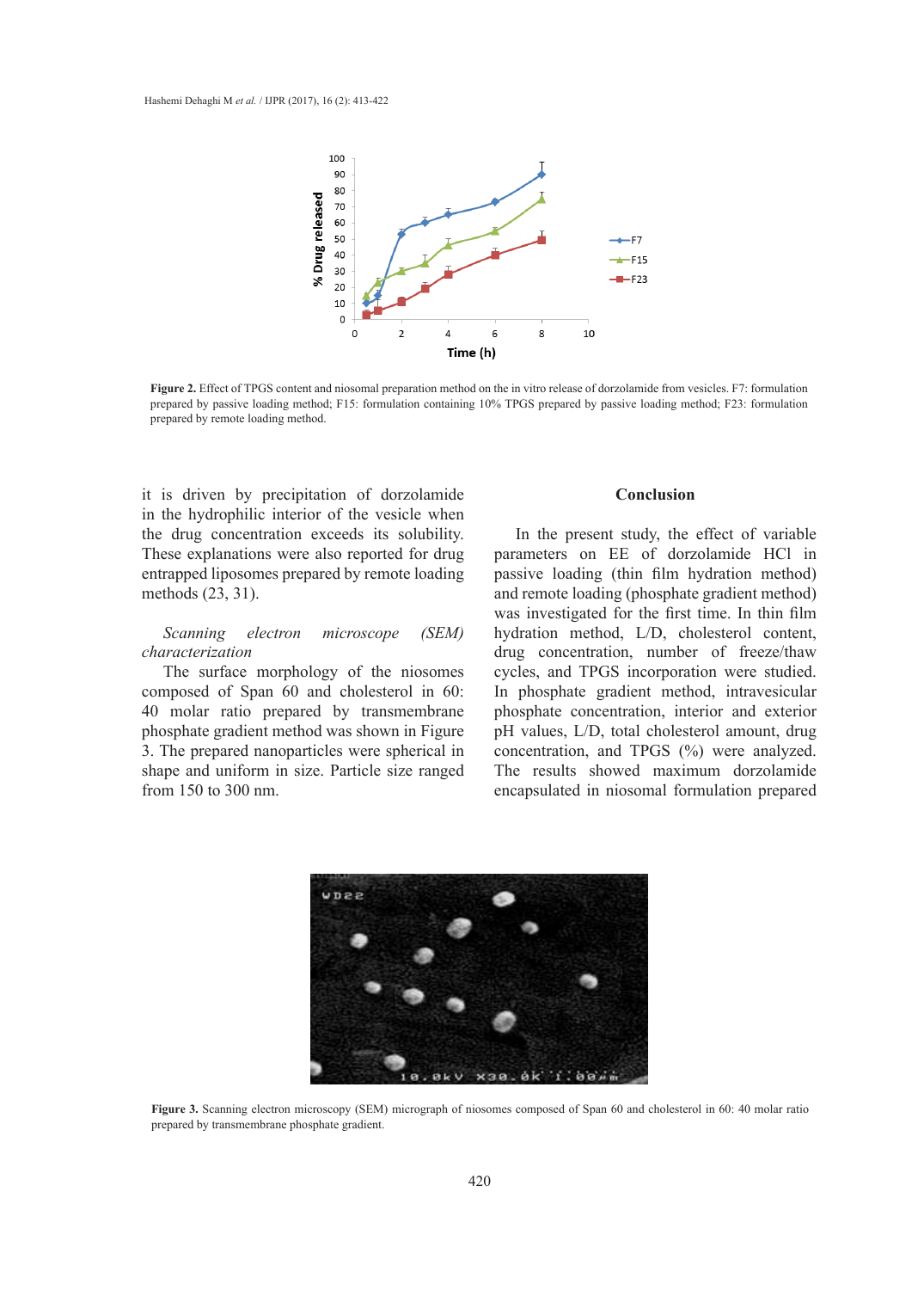by thin film hydration and phosphate gradient methods were  $28.3 \pm 1.5\%$  and  $47.7 \pm 1.3\%$ , respectively.

#### **References**

- Bae HW, Lee KH, Lee N, Hong S, Seong GJ and (1) Kim CY. Visual fields and OCT role in diagnosis of glaucoma*. Optom. Vis. Sci*. (2014) 91: 1312-9.
- (2) Donegan RK and Lieberman RL. Discovery of molecular therapeutics for glaucoma: Challenges, successes, and promising directions*. J. Med. Chem*. (2016) 59: 788-809.
- Francis BA, Singh K, Lin SC, Hodapp E, Jampel (3) HD, Samples JR and Smith SD. Novel glaucoma procedures: a report by the American Academy of Ophthalmology*. Ophthalmology* (2011) 118: 1466-80.
- Toris CB. Pharmacotherapies for glaucoma*. Curr. Mol.*  (4) *Med*. (2010) 10: 824-40.
- Gaudana R, Jwala J, Boddu SH and Mitra AK. Recent (5) perspectives in ocular drug delivery*. Pharm. Res*. (2009) 26: 1197-216.
- Lavik E, Kuehn MH and Kwon YH. Novel drug (6) delivery systems for glaucoma*. Eye (Lond)*. (2011) 25: 578-86.
- (7) Knight OJ and Lawrence SD. Sustained drug delivery in glaucoma*. Curr. Opin. Ophthalmol*. (2014) 25: 112- 7.
- Hathout RM, Mansour S, Mortada ND and Guinedi (8) AS. Liposomes as an ocular delivery system for acetazolamide: *in vitro* and *in vivo* studies*. AAPS PharmSciTech*. (2007) 8: 1.
- (9) Kouchak M, Bahmandar R, Bavarsad N and Farrahi F. Ocular dorzolamide nanoliposomes for prolonged IOP reduction: *in-vitro* and *in-vivo* evaluation in rabbits*. Iran. J. Pharm. Res*. (2016) 15: 205-12.
- (10) Aggarwal D, Pal D, Mitra AK and Kaur IP. Study of the extent of ocular absorption of acetazolamide from a developed niosomal formulation, by microdialysis sampling of aqueous humor*. Int. J. Pharm*. (2007) 338: 21-6.
- Warsi MH, Anwar M, Garg V, Jain GK, Talegaonkar S, (11) Ahmad FJ and Khar RK. Dorzolamide-loaded PLGA/ vitamin E TPGS nanoparticles for glaucoma therapy: Pharmacoscintigraphy study and evaluation of extended ocular hypotensive effect in rabbits*. Colloids Surf. B Biointerfaces* (2014) 122: 423-31.
- $(12)$  Zeng W, Li Q, Wan T, Liu C, Pan W, Wu Z, Zhang G, Pan J, Qin M, Lin Y, Wu C and Xu Y. Hyaluronic acidcoated niosomes facilitate tacrolimus ocular delivery: Mucoadhesion, precorneal retention, aqueous humor pharmacokinetics, and transcorneal permeability*. Colloids Surf. B Biointerfaces* (2016) 141: 28-35.
- Abdelkader H, Ismail S, Hussein A, Wu Z, Al-Kassas (13) R and Alany RG. Conjunctival and corneal tolerability assessment of ocular naltrexone niosomes and their ingredients on the henʹs egg chorioallantoic membrane and excised bovine cornea models*. Int. J. Pharm*.

(2012) 432: 1-10.

- ElMeshad AN and Mohsen AM. Enhanced corneal (14) permeation and antimycotic activity of itraconazole against Candida albicans via a novel nanosystem vesicle*. Drug Deliv*. (2015) 1-9.
- (15) Abdelkader H, Alani AW and Alany RG. Recent advances in non-ionic surfactant vesicles (niosomes): self-assembly, fabrication, characterization, drug delivery applications and limitations*. Drug Deliv*. (2014) 21: 87-100.
- (16) Honda M, Asai T, Oku N, Araki Y, Tanaka M and Ebihara N. Liposomes and nanotechnology in drug development: focus on ocular targets*. Int. J. Nanomedicine* (2013) 8: 495-503.
- Marianecci C, Di Marzio L, Rinaldi F, Celia C, Paolino (17) D, Alhaique F, Esposito S and Carafa M. Niosomes from 80s to present: the state of the art*. Adv. Colloid Interface Sci*. (2014) 205: 187-206.
- $(18)$  Rajera R, Nagpal K, Singh SK and Mishra DN. Niosomes: a controlled and novel drug delivery system*. Biol. Pharm. Bull*. (2011) 34: 945-53.
- (19) Shukr MH. Novel *in situ* gelling ocular inserts for voriconazole-loaded niosomes: design, *in vitro* characterisation and in vivo evaluation of the ocular irritation and drug pharmacokinetics*. J. Microencapsul*. (2016) 33: 71-9.
- (20) Gaafar PM, Abdallah OY, Farid RM and Abdelkader H. Preparation, characterization and evaluation of novel elastic nano-sized niosomes (ethoniosomes) for ocular delivery of prednisolone*. J. Liposome Res*. (2014) 24: 204-15.
- (21) Loftsson T, Jansook P and Stefansson E. Topical drug delivery to the eye: dorzolamide*. Acta Ophthalmol*. (2012) 90: 603-8.
- (22) Ponticello GS, Sugrue MF, Plazonnet B and Durand-Cavagna G. Dorzolamide, a 40-year wait. From an oral to a topical carbonic anhydrase inhibitor for the treatment of glaucoma*. Pharm. Biotechnol*. (1998) 11: 555-74.
- (23) Fritze A, Hens F, Kimpfler A, Schubert R and Peschka-Suss R. Remote loading of doxorubicin into liposomes driven by a transmembrane phosphate gradient*. Biochim. Biophys Acta*. (2006) 1758: 1633-40.
- (24) Arzani G, Haeri A, Daeihamed M, Bakhtiari-Kaboutaraki H and Dadashzadeh S. Niosomal carriers enhance oral bioavailability of carvedilol: effects of bile salt-enriched vesicles and carrier surface charge*. Int. J. Nanomedicine*. (2015) 10: 4797-813.
- (25) Baillie AJ, Florence AT, Hume LR, Muirhead GT and Rogerson A. The preparation and properties of niosomes--non-ionic surfactant vesicles*. J. Pharm. Pharmacol*. (1985) 37: 863-8.
- (26) Sohrabi S, Haeri A, Mahboubi A, Mortazavi A and Dadashzadeh S. Chitosan gel-embedded moxifloxacin niosomes: An efficient antimicrobial hybrid system for burn infection*. Int. J. Biol. Macromol*. (2016) 85: 625- 33.
- (27) Bajelan E, Haeri A, Vali AM, Ostad SN and Dadashzadeh S. Co-delivery of doxorubicin and PSC